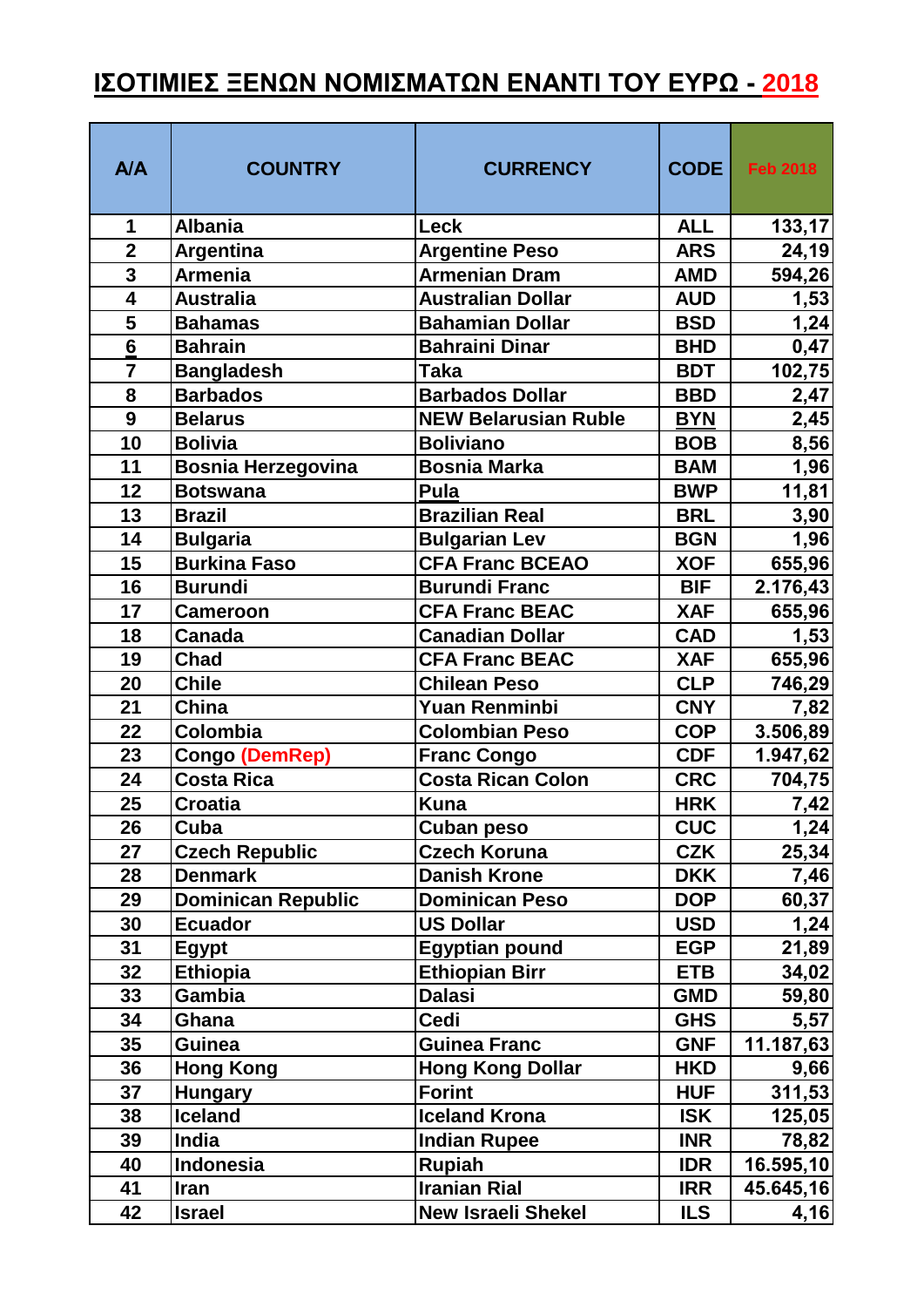| <b>A/A</b> | <b>COUNTRY</b>      | <b>CURRENCY</b>           | <b>CODE</b> | <b>Feb 2018</b> |
|------------|---------------------|---------------------------|-------------|-----------------|
| 43         | <b>Jamaica</b>      | <b>Jamaican Dollar</b>    | <b>JMD</b>  | 153,51          |
| 44         | Japan               | Japanese Yen              | <b>JPY</b>  | 134,70          |
| 45         | Jordan              | Jordanian Dinar           | <b>JOD</b>  | 0,88            |
| 46         | <b>Kazakhstan</b>   | <b>Tenge</b>              | <b>KZT</b>  | 398,58          |
| 47         | Kenya               | <b>Kenyan Shilling</b>    | <b>KES</b>  | 126,59          |
| 48         | <b>Kuwait</b>       | <b>Kuwaiti Dinar</b>      | <b>KWD</b>  | 0,37            |
| 49         | Lebanon             | <b>Lebanese Pound</b>     | <b>LBP</b>  | 1.873,48        |
| 50         | Libya               | <b>Libyan Dinar</b>       | <b>LYD</b>  | 1,65            |
| 51         | <b>Madagascar</b>   | <b>Malagasy Franc</b>     | <b>MGA</b>  | 3.981,36        |
| 52         | <b>Malawi</b>       | <b>Kwacha</b>             | <b>MWK</b>  | 897,37          |
| 53         | <b>Malaysia</b>     | <b>Malaysian Ringgit</b>  | <b>MYR</b>  | 4,85            |
| 54         | <b>Maldive Is.</b>  | <b>Rufiyaa</b>            | <b>MVR</b>  | 19,31           |
| 55         | <b>Mauritania</b>   | Ouguiya                   | <b>MRO</b>  | 437,16          |
| 56         | <b>Mauritius</b>    | <b>Maur Rupee</b>         | <b>MUR</b>  | 39,83           |
| 57         | <b>Mexico</b>       | <b>Mexican Peso</b>       | <b>MXN</b>  | 23,09           |
| 58         | <b>Moldova</b>      | <b>Moldovan Leu</b>       | <b>MDL</b>  | 20,67           |
| 59         | Mongolia            | <b>Tugrik</b>             | <b>MNT</b>  | 2.990,70        |
| 60         | <b>Morocco</b>      | <b>Moroccan Dirham</b>    | <b>MAD</b>  | 11,35           |
| 61         | Mozambique          | <b>Meticai</b>            | <b>MZN</b>  | 74,78           |
| 62         | <b>Namibia</b>      | <b>Namibian Dollar</b>    | <b>NAD</b>  | 14,76           |
| 63         | <b>Nepal</b>        | <b>Nepalese Rupee</b>     | <b>NPR</b>  | 126,72          |
| 64         | <b>New Zealand</b>  | <b>New Zealand Dollar</b> | <b>NZD</b>  | 1,68            |
| 65         | Nicaragua           | <b>Cordoba Oro</b>        | <b>NIO</b>  | 38,22           |
| 66         | <b>Niger Rep</b>    | <b>CFA Franc BCEAO</b>    | <b>XOF</b>  | 655,96          |
| 67         | Nigeria             | <b>Naira</b>              | <b>NGN</b>  | 445,29          |
| 68         | <b>Norway</b>       | <b>Norwegian Krone</b>    | <b>NOK</b>  | 9,57            |
| 69         | Oman                | <b>Rial Omani</b>         | <b>OMR</b>  | 0,48            |
| 70         | <b>Pakistan</b>     | <b>Pakistan Rupee</b>     | <b>PKR</b>  | 136,88          |
| 71         | Panama              | <b>Balboa</b>             | <b>PAB</b>  | 1,24            |
| 72         | <b>Peru</b>         | <b>Nuevo Sol</b>          | <b>PEN</b>  | 3,97            |
| 73         | <b>Philippines</b>  | <b>Philippine Peso</b>    | <b>PHP</b>  | 63,58           |
| 74         | <b>Poland</b>       | <b>Zloty</b>              | <b>PLN</b>  | 4,15            |
| 75         | Qatar               | Qatari Riyal              | QAR         | 4,51            |
| 76         | Romania             | <b>New Leu</b>            | <b>RON</b>  | 4,64            |
| 77         | <b>Russia</b>       | <b>Russian Ruble</b>      | <b>RUB</b>  | 69,29           |
| 78         | Rwanda              | <b>Rwanda Franc</b>       | <b>RWF</b>  | 1.045,31        |
| 79         | Saudi Arabia        | Saudi Riyal               | <b>SAR</b>  | 4,66            |
| 80         | <b>Senegal</b>      | <b>CFA Franc BCEAO</b>    | <b>XOF</b>  | 655,96          |
| 81         | <b>Serbia</b>       | <b>Dinar</b>              | <b>RSD</b>  | 119,18          |
| 82         | <b>Seychelles</b>   | <b>Seychelles Rupee</b>   | <b>SCR</b>  | 17,01           |
| 83         | <b>Sierra Leone</b> | Leone                     | <b>SLL</b>  | 9.547,41        |
| 84         | <b>Singapore</b>    | <b>Singapore Dollar</b>   | <b>SGD</b>  | <u>1,62</u>     |
| 85         | <b>South Africa</b> | Rand                      | <b>ZAR</b>  | 14,78           |
| 86         | <b>South Korea</b>  | Won                       | <b>KRW</b>  | 1.326,95        |
| 87         | Sri Lanka           | <b>Sri Lanka Rupee</b>    | <b>LKR</b>  | 190,19          |